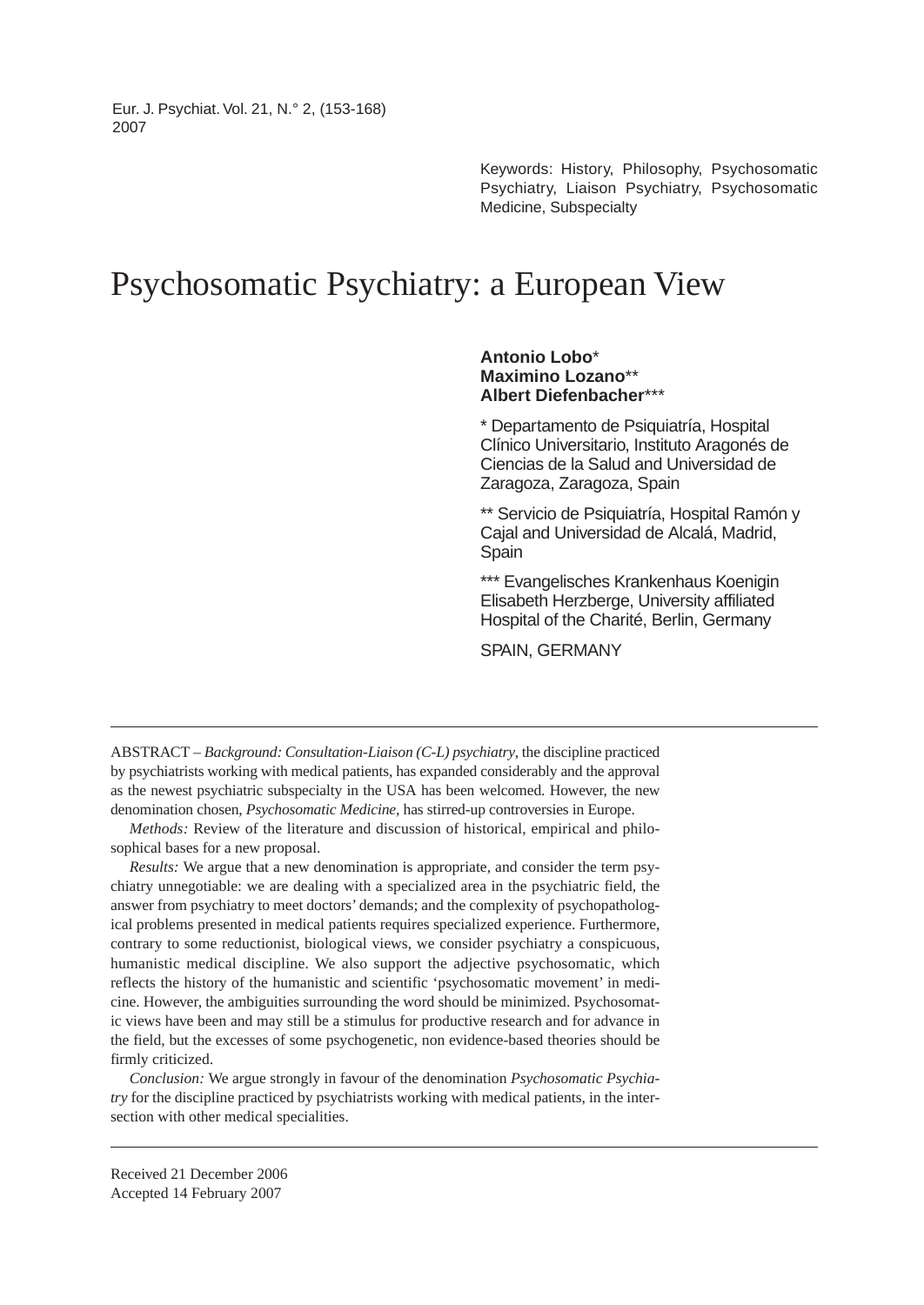### **Introduction**

Consultation-liaison (C-L) psychiatry, or liaison psychiatry has been until very recently the preferred name of the discipline practiced by psychiatrists working with medical patients, fundamentally in general hospitals. The discipline as such was born in the USA, and Lipowski & Wise<sup>1</sup> wrote about its history:

"The discipline has developed out of two broad movements, one organizational and the other theoretical. The first one relates to the emergence in USA of general hospital psychiatry, beginning in 1920s; the second one refers to its development at a time when the concept of psychosomatic relationships was capturing both the public and professional imagination(…). The focus of psychosomatic theories was on the role of emotions and psychological states in the genesis and maintenance of organic diseases(…) in this context, consultation-liaison psychiatry became an applied form of psychosomatic medicine"

But C-L psychiatry has evolved considerably during the last decades, to become a psychiatric field fundamentally devoted to psychiatric care of the complex medically ill through consultation and integration with the rest of medicine2. Important in the evolution was the movement out of the focus in illnesses such as the 'holy seven', illnesses with histological lesions once believed to have a psychogenic origin. The knowledge about biological, aetio-pathogenic mechanisms involved and effective treatment in these illnesses has improved considerably while, on the contrary, psychogenic theories have been criticized on the bases of insufficient evidence.

However, the main reason for the development of the discipline has been the increasing demand for psychiatry to care for mental disorders in medical settings. Liaison psychiatry is to a good extent the answer from psychiatry to meet doctors'demands. This happens in a context of a sharp increase in all aspects of medical practice in Western countries, and the generalization of health care. Spectacular new diagnostic and therapeutic techniques have dramatically improved life expectancy, although extreme situations also arise as a result of the new developments, which constantly threaten the psychological balance of the individual. It is in this setting that a high rate of psychiatric disturbance in medical patients, and the negative implications of the clustering of medical and psychiatric morbidity, especially in the complex medically ill, has been documented in many studies<sup>2</sup>.

It would be hardly surprising to expect the increasing demand for psychiatry in view of these epidemiological data, but also in view of the positive response of psychiatrists to the challenge. However, C-L psychiatry is both, unsatisfied and quite ambitious about the development of the discipline. While many studies have documented that psychiatric disorders are potentially treatable in the complex medically ill, they are frequently under-diagnosed and under-treated<sup>3</sup>. A large study by the European Consultation-Liaison Workgroup for General Hospital Psychiatry and Psychosomatics documented that only 1.4% of patients admitted to a general hospital are referred to C-L services, but the conservative estimate of ECLW<sup>4</sup> considers that approximately 10% of admissions require consultation with a psychiatrist. Rather tra $ditional liaison programs<sup>5</sup>$ , but also innovative, evidence based intervention models have been developed to face the new challenges, in view of limited resources in psychiatric departments<sup>6</sup>.

To a great extent, C-L psychiatry is an American phenomenon. The US paradigm has been considered to be crucial for the development of the discipline in different countries, including the European countries.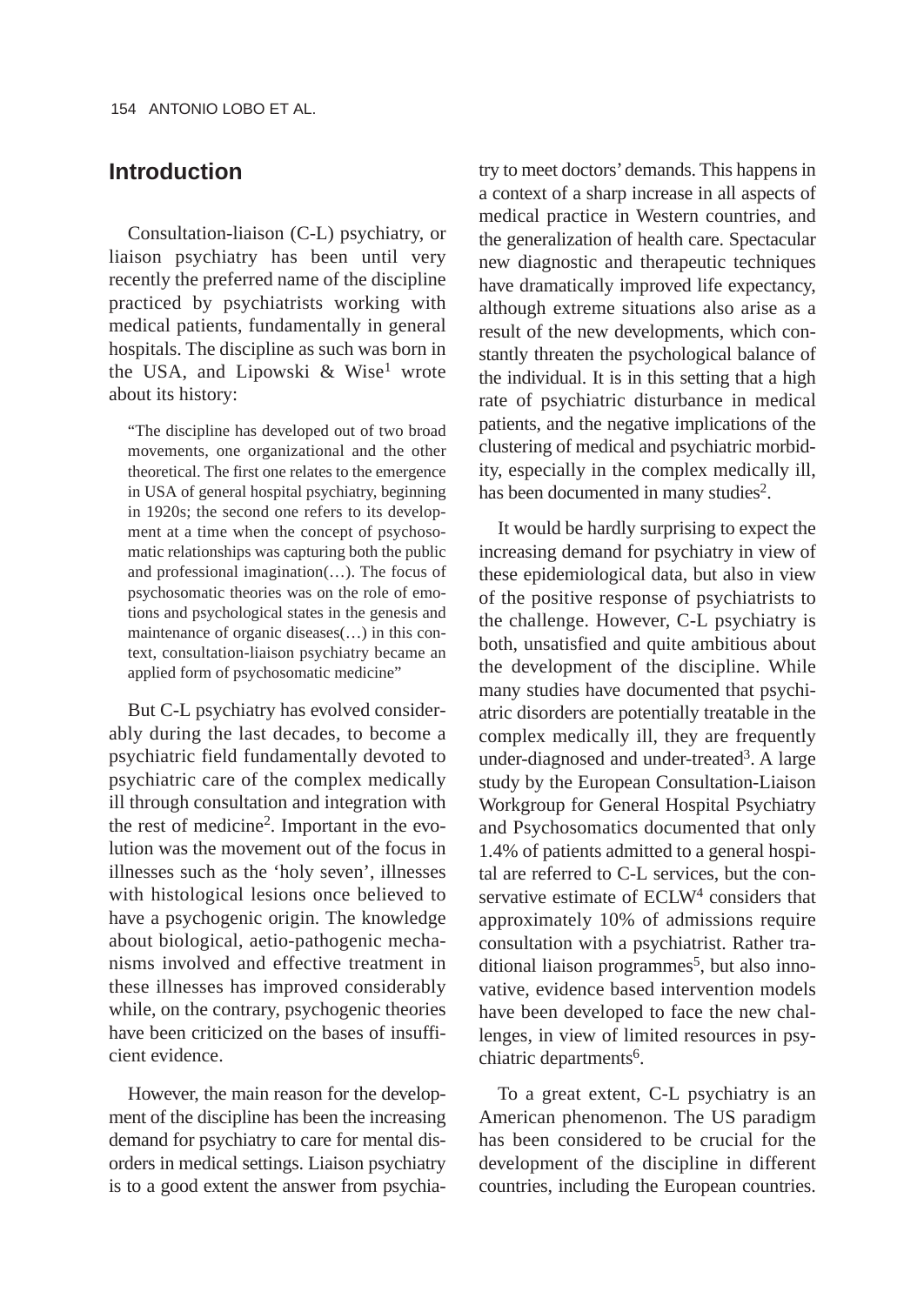C-L units have been developed in a considerable proportion of university, but also in nonuniversity hospitals in Europe<sup>7</sup>. For example, the discipline in the UK is already very potent at the clinical level, and they have reported high quality research. In Spain, close to 50% of the National Health System have now a C-L unit<sup>8</sup>, and C-L is an official rotation in the national residency training programme. C-L Psychiatry has developed considerably in Germany<sup>9</sup>, in a way 'reminiscent of the work of Henry in the US in 1929', and their service delivery is now in general in accordance with international C-L service delivery<sup>10</sup>. However, the German situation is unique, since they have a twostrand medical specialities system, with both, psychiatrists and psychosomaticists doing consultations in the general hospital.

"Consultation-liaison psychiatry services are provided in virtually all German general hospitals, mainly by the medical specialty of psychiatry and psychotherapy and to a lesser extent by the specialty of psychosomatics and psychotherapeutic medicine, exclusively so in 5%. The latter specialty includes non-psychiatric physicians"<sup>10</sup>.

Recent, international reports highlight how the discipline is rapidly and appropriately expanding, and new areas of development include primary care, but also the fields of genetics, clinical ethics, and endof-life care. C-L psychiatry is served by a number of national specialized organizations in the USA, but also in European and other countries and there are international organizations. It may also be proclaimed the C-L psychiatry is now a specialized body of scientific knowledge regarding psychiatric aspects of medical illness<sup>11</sup>. This knowledge has been collected in a number of contemporary textbooks, medical and psychiatric journals, and regularly reported in international, scientific meetings. C-L psychiatry needs a very specialized training at the medical illness-psychiatry interface, but

this may now be provided by a cadre of clinicians, scholars and researchers that has emerged notoriously in different countries.

The time seemed ripe for sub-specialization in the field<sup>12</sup>. Some psychiatrists have expressed concerns about potential negative outcomes, such as the fragmentation of the field, weakening of generalists, increasing cost of care, or even the undermining of core graduate education<sup>13</sup>. However, the existing, significant body of scientific knowledge and research makes it difficult for the generalist to stay abreast of developments in most areas. Consequently, the approval in 2003 by the American Board of Medical Specialists of C-L Psychiatry as the newest psychiatric subspecialty has to be welcomed<sup>14</sup>. Most would agree with Lyketsos<sup>2</sup>:

"Formal recognition as a subspecialty in the US has and will strengthen PM and will enhance its growth internationally. The certification of more psychiatrists with expertise in PM will help address the unmet psychiatric needs of the medically ill, improve the quality of education and training both in psychiatry and in other areas of medicine, promote integrative research, and improve the medical outcomes of this complex patient population".

The new denomination, Psychosomatic Medicine, was chosen 'to return to the name for the field imbedded in its history, its journals, and its national organizations'2. However, the name has stirred up some controversies, as McIntyre<sup>15</sup> had anticipated. In fact, while C-L psychiatry and psychosomatic medicine have common roots and have evolved simultaneously in the history of psychiatry, the review of the literature suggests they are not identical<sup>16</sup>. The denomination of this subspecialty has been debated for years, and the other names previously considered, which emphasize different aspects of its orientation, also present many difficulties. The list includes names such as Behavioural Med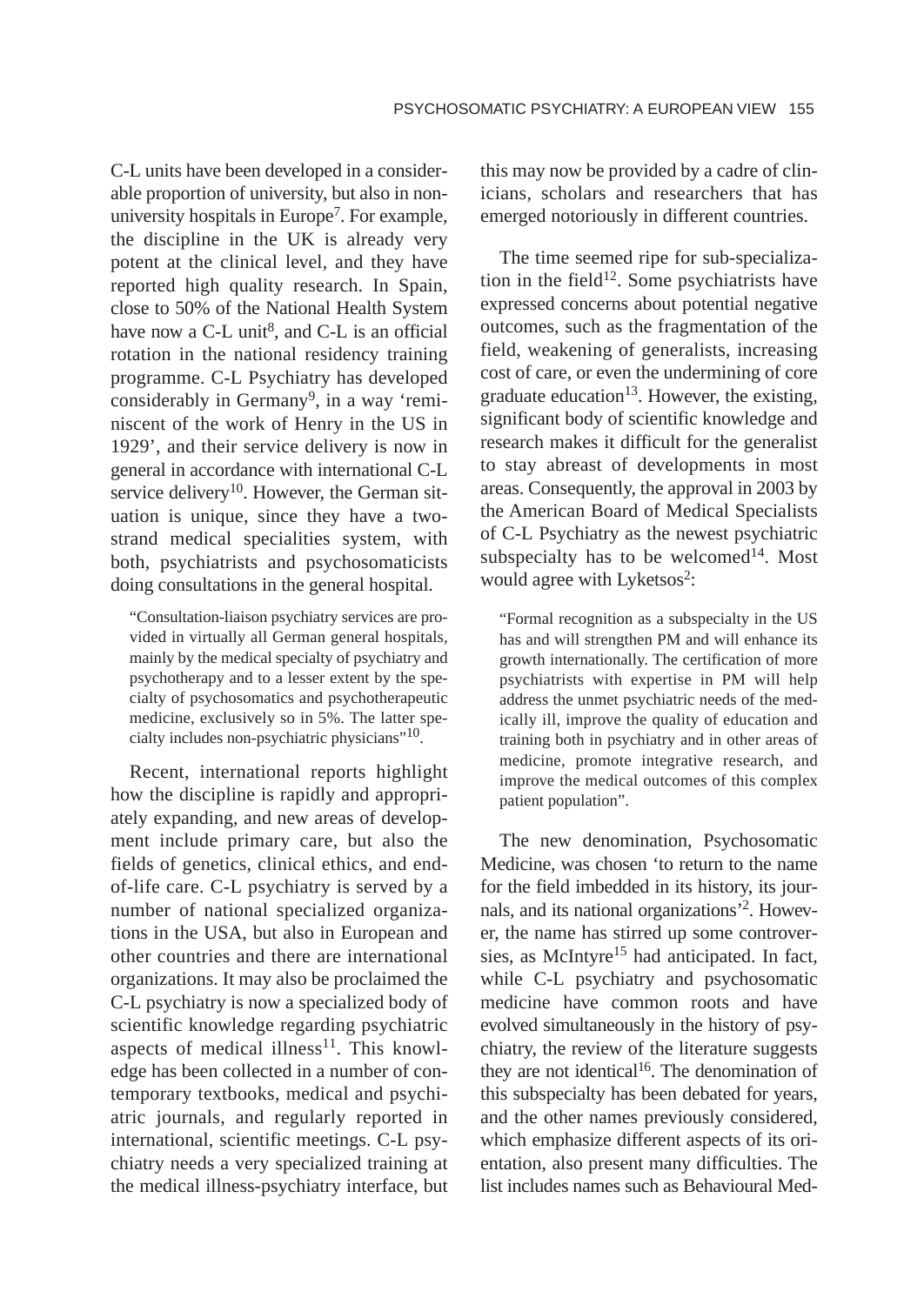icine, Psychological Medicine, General Hospital Psychiatry, Medical-Surgical Psychiatry and Psychiatry of Primary Care.

We believe the question of the name for the discipline is not unimportant. Should we now support the new American name? It would certainly facilitate trans-national communication. In European countries, the term Liaison Psychiatry has been gaining favour over the last decades, following mainly the American trends<sup>7,10</sup>. But in fact, the new American denomination has stirredup some controversies in Europe. On the bases of the extended opinion that 'all medicine should be psychosomatic'17, many non-psychiatrists state they also practice 'psychosomatic medicine'. From the C-L field, Rigatelli *et al.*<sup>18</sup> in Italy have been very vocal about the critiques, since 'the relationship between psychosomatic medicine (PM) and C-L psychiatry (CLP) is still controversial, both in a theoretical perspective and in its pragmatic implications':

Obviously, historical and cultural reasons are at issue here, which might help understand Rigatelli et al's discouragement. But historical and cultural reasons certainly have to be also considered in other European countries, particularly in Germany, where strong tensions still exist partially due to the large overlap between the two medical disciplines involved in this field $19$ .

"The reader will have to learn a lot about the eminent role that historical developments and tradition, in contrast to evidence-based medicine, still play in Germany in the shaping of the care for psychologically ill patients in general and those with physical/psychiatric co-morbidity in particular"<sup>10</sup>.

In Spain, the official name is Liaison Psychiatry. However, its use has not become established among our medical colleagues, probably because unlike the terminology that is normally implemented for medical specialities, it is imprecise and does not sound very clinical. After much debate with colleagues throughout the last few years,  $Lozano<sup>20</sup>$  was the first to argue in favour of the denomination *Psychosomatic Psychiatry* for the discipline. McIntyre15 has also suggested the name, and some of us have strongly supported this denomination<sup>21</sup>.

A reappraisal of the bases for this proposal may now be summarized as follows.

## **The term psychiatry is unnegotiable**

We consider the term psychiatry un-negotiable, it should be maintained in any future name of the discipline. The arguments in favour of this position are the following:

## We are talking about a subspecialty of Psychiatry

Whatever the name of the discipline is used, we are talking about a subspecialty of Psychiatry. For example, Wise & Rundell<sup>22</sup>, the editors of the previous edition of the American Psychiatric Publishing, Inc, text of the discipline called it *Textbook of Consultation-Liaison Psychiatry.* The statement of the editors in the preface is quite clarifying:

"We believe that long-established principles of C-L psychiatry hold the key to psychiatrists' continued status as physicians and as a part of the medical field. These principles view the psychiatrist as 1) an expert in the mental status examination, 2) knowledgeable about medical conditions and treatments, 3) able to communicate with other physicians in the vocabulary and metaphors of medicine, 4) skilled at forming a comprehensive biopsychosocial differential diagnosis, 5) comfortable in working with medical-surgical colleagues, 6) skilled in both psychopharmacology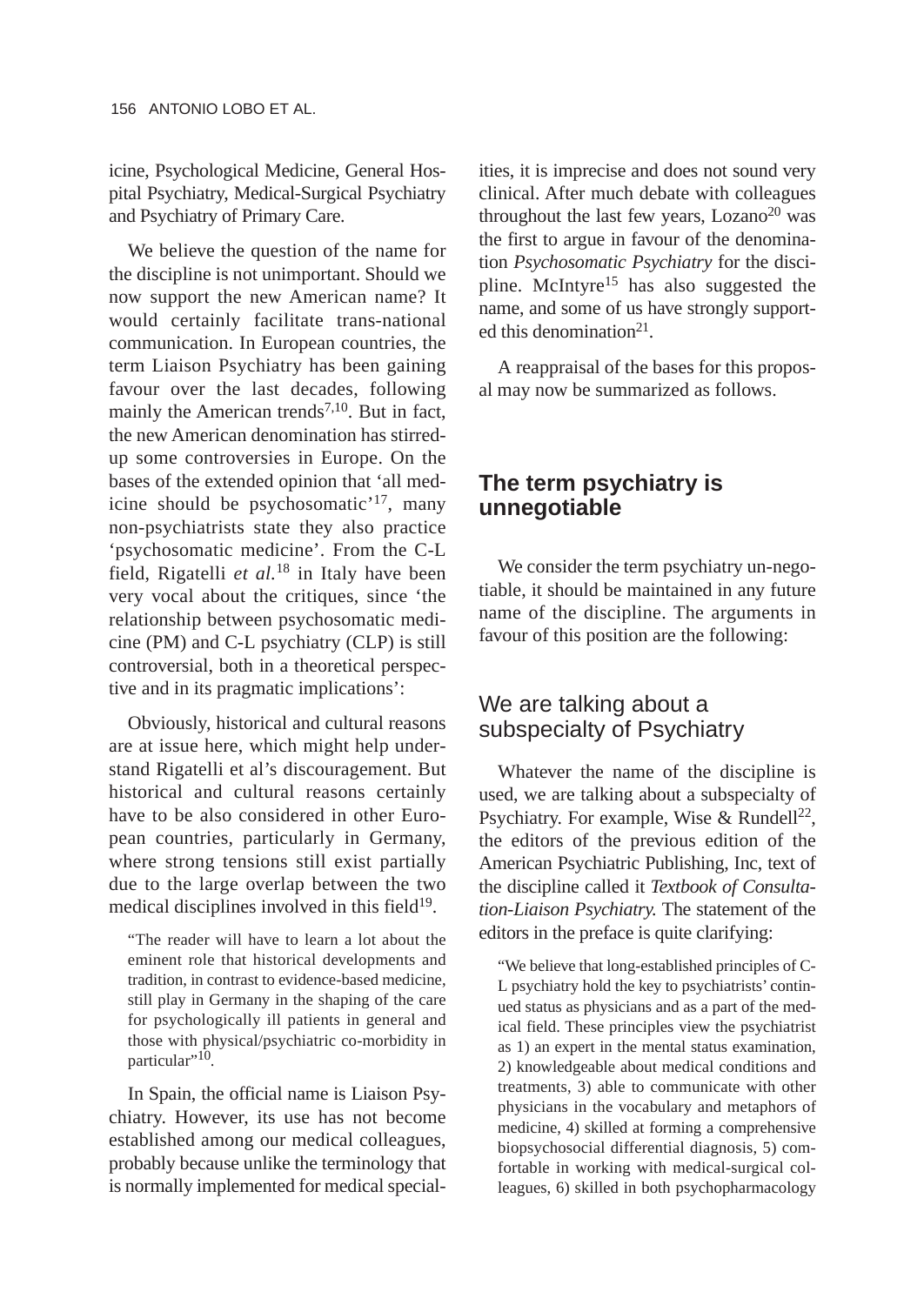and psychotherapy, 7) cost-effective, and 8) able to work in a variety of different and even unique medical and surgical settings"

Similarly, Psychosomatic Medicine, the heir of C-L Psychiatry in USA, is defined in the new text  $2^3$ , which is expected to be the standard in the discipline, as:

"A specialized area of psychiatry whose practitioners have particular expertise in the diagnosis and treatment of psychiatric disorders and difficulties in complex medically ill patients"<sup>14</sup>.

Therefore, a new psychiatric subspecialty should incorporate the name psychiatry, as is the case in other subspecialties both, in the USA and in European countries: Child and Adolescent Psychiatry, Geriatric Psychiatry and so on. This would contribute to harmonize denominations in our specialty.

## C-L psychiatry or liaison psychiatry is the answer from psychiatry to meet doctors' demands

The history of the discipline in the USA shows how the field started to grow very early, since Henry's years, when psychiatrists were called by medical colleagues to solve an increasing number of problems of their expertise<sup>1</sup>. The so called 'psychosomatic movement' certainly provided fuel for the enthusiasm of early day clinicians. But the psychiatrists were able to modify their position and their practice to adapt to the real clinical situation<sup>18</sup>; to teach students in the same direction; and to develop and implement clinical research studies to solve the most frequent problems in their clinical practice. This included the development of liaison programs to meet the needs of different medical services and, in more recent years, to successfully face the challenge of the management revolution.

Similar developments took place more recently in European countries such as Germany, Italy and Spain and also in other continents7,9,24,25. It has been shown different times how consultations increased by the day as soon as C-L units started their function. It was psychiatry the discipline assigning a considerable slot of its resources to take care of clinical problems in medical departments. Many physicians, internists in particular, were interested in the so called psychosomatic movement in the last century. However, with the exception of Germany and to some extent some German speaking countries, no medical discipline but psychiatry has vigorously extended its development to become specialized in clinical problems related to the psyche-soma relationships. In fact, and unfortunately, in countries such as Spain non-psychiatrists have almost disappeared in psychosomatic forums of the highest scientific level.

## The severity and complexity of psychopathological problems presented in medical patients requires specialized psychiatric experience

Lyketsos *et al.*<sup>2</sup> have brightly summarized the type of patients and clinical problems confronted nowadays by practitioners in our discipline:

"(...) four general groups of patients, sometimes referred to as the 'complex medically ill': those with co-morbid psychiatric and general medical illnesses complicating each other's management; those with psychiatric disorders that are the direct consequence of a primary medical condition or its treatment, such as delirium, dementia or other secondary mental disorders (formerly known as 'organic' disorders); those with complex illness behavior such as 'somatoform' and functional disorders; and, patients with acute psychopathology admitted to medical-surgical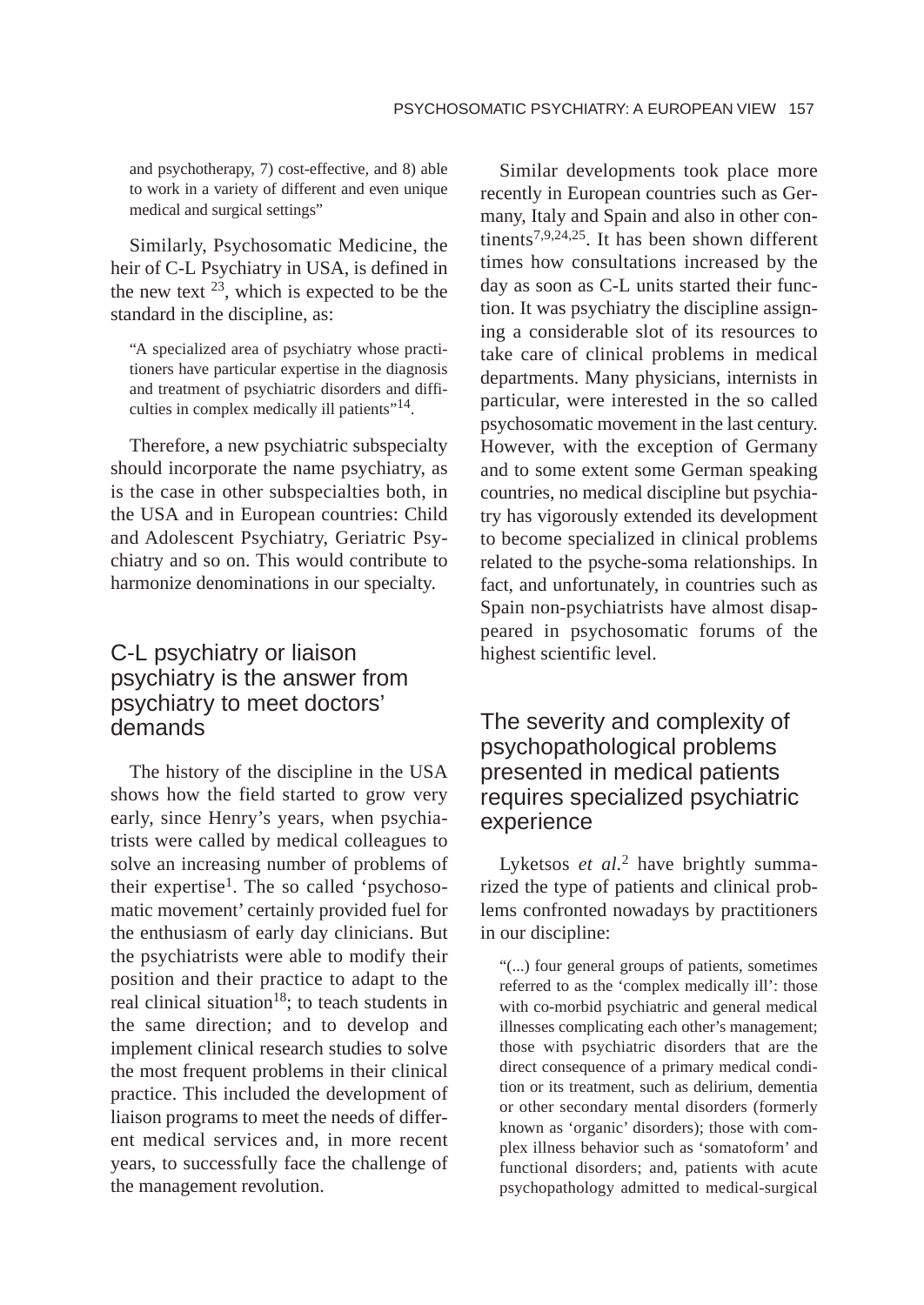units, such as after attempted suicide. Many of these patients have multiple medical, psychiatric, functional, and/or substance abuse disorders, thus are best thought of as the psychiatric counterpart of the multimorbid frail elderly seen by geriatricians".

This statement very clearly approaches what the ECLW<sup>4</sup> has documented to be the most common ICD-10 diagnostic categories referred to C-L psychiatry in European hospitals: organic disorders; complicated, substance abuse disorders; and major depressive disorders. Cases of complex illness behavior and adjustment disorders are also frequently referred, but the co-morbid psychopathology in such cases is often part of very complex clinical pictures. The organicity and/or the severity of psychopathological problems in the first three categories; and the complexity of cases in all categories with co-morbid somatic and psychopathological disorders mean that C-L psychiatrists are often confronting quite serious and unique clinical problems at the interface of psychiatry and medicine.

In fact, not all psychiatrists are prepared to work in this field. Throughout the years, only psychiatrists with an special interest and vocation to work in general hospitals have acquired considerable experience to face the complex clinical needs in this setting. However, they also need a very specialized training. Levenson $\zeta^{23}$  textbook adequately reflects the scientific status in our discipline nowadays. In the USA, by the 1980s, all psychiatry residency programs were required to provide substantial clinical experience in the field, and subspecialty fellowship training has been available for over 25 years. Following this lead, specialized training is also offered now in other countries, including some European countries<sup>7</sup>.

### Psychiatry is a humanistic, medical discipline

Surprising as it might appear, the true fact is that psychiatry is identified solely with strict biological methods and paradigms in some European 'psychosomatic' environments, particularly in one of the strands in the German system9,26. Therefore, both the name and the discipline are not necessarily welcomed in such environments. U. Malt<sup>19</sup> has expressed that clearly:

"There are still strong feelings about this issue in Germany. Some psychotherapists ('psychosomaticists') sincerely have the opinion that psychiatry is –and always will be– a biological discipline solely using biological treatment methods. Some even purport the view that current German psychiatry is only a continuation of the Eugenics of the Nazi period with its emphasis on biological deviance and 'unworthy life'. This is of course not true. However, in the view of those persons, psychosomatic medicine is the humanistic (or psychotherapeutic) alternative to psychiatry. The fact that those opinions are purported even at the beginning of the 21st century tells us something about the strong tensions that still exist in psychological medicine in Germany".

For American psychiatry, traditionally influenced by psychoanalytic views and later on by Engel's<sup>27</sup> biopsychosocial model, the German critiques might be difficult to understand. They are also difficult to understand in other European countries, such as Spain, since humanism in psychiatry has a long tradition. In fact, the influence of great philosophers and thinkers, certainly philosophers of German origin, was crucial to maintain from the beginnings of academic psychiatry in Spain, in the  $20<sup>th</sup>$  century, humanistic, holistic, 'anthropological' views:

"It was from this time on that the impact of philosophers such as Kant, Kierkegaard, Nietzsche, Dilthey, Bergson, Buber and Heidegger came to be felt, and man as an object of study was rediscovered. Spanish philosophers such as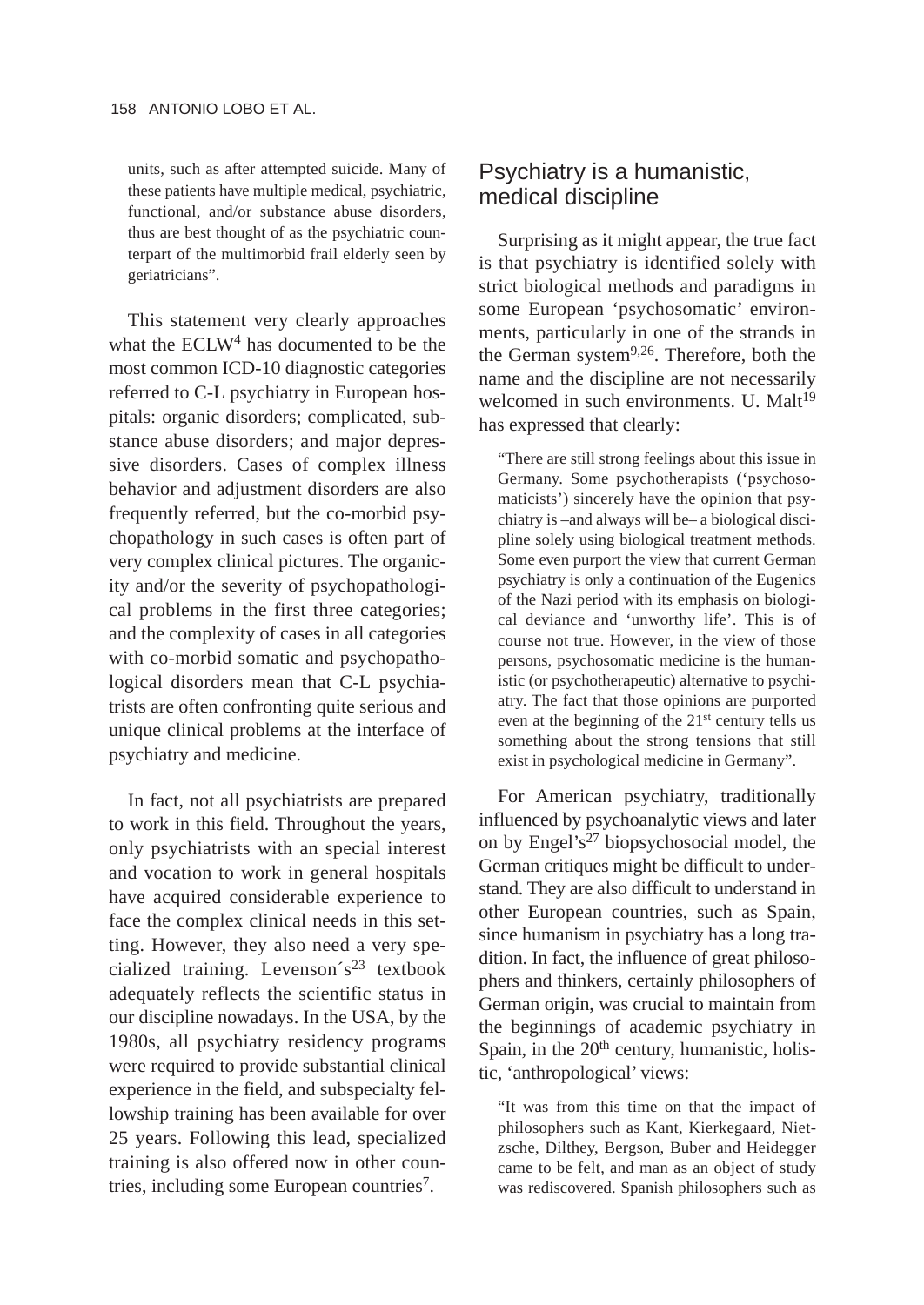Ortega y Gasset, Zubiri, and Unamuno are credited with introducing and developing these views".25

But the influence of humanistic views in academic psychiatry has to do not only with traditional medical practice going back to the times of Hypocrates. It has to do also with strict scientific positions. The great exemplar of such views is Karl Jaspers, and his influence is widely acknowledged in academic psychiatry, certainly in Spain25. From the European perspective, it is quite relevant to look at the position of the influential British psychiatry, which might be adequately reflected in Shepherd's foreword to the Cambridge University Press textbook<sup>28</sup>. This book was intended to be...

"(…) a representative statement of what has been termed the 'Maudsley' approach to psychological medicine. Modern British psychiatry, as Lord Taylor has pointed out, is 'largely the product of the Maudsley Hospital'. It embodies not so much a national school of opinion as a continuation of the broad, central tradition of psychiatric theory and practice which originated on the European main land, was transported through the psychobiology of Adolf Meyer to North America and returned to Europe via the United Kingdom, where its pre-eminent representative has been Sir Aubrey Lewis".

The influence of Jaspers is quite explicit in the textbook:

"The subject-matter of this volume develops the map charted by Karl Jaspers in his *General Psychopathology*, which remains the clearest and most convincing outline of the whole field $^{29}$ . Jaspers nowhere provides a clear-cut definition of psychopathology, and points out that its "essence (...) as a study can only emerge from a composite framework". Inveighing against the futility of 'endlessness', the attempt to establish absolute knowledge through the application of any one scientific discipline, he urges the psychiatrist to "acquire some of the view-points and methods that belong to the world of the Humanities an Social Studies (...) since the methods of almost all the Arts and Sciences converge on

psychopathology". With this ambiguous phrase Jaspers indicates the complex nature of a discipline which, in his view, extended the notion of scientific enquiry as it is usually understood $^{28}$ .

Here we have the influential jasperian, clear psychiatric position against narrow, reductionist biological views in psychiatry. Not only that. Jaspers made crucial statements about the scientific role of humanities in psychiatry.

"While claiming scientific status for psychopathology he also asserts that 'Science is wrongly identified with Natural Science (...) natural science is indeed the groundwork of psychopathology and an essential element in it but the humanities are equally so and, with this, psychopathology does not become in any way less scientific but scientific in another way (...)" "(...) In sum, then, Jaspers enlarges the field of general psychopathology to extend from the natural sciences, and in particular biological science, via descriptive phenomenology to existentialist philosophy. The psychopathologist employs the scientific method and the scientific attitude even when dealing with phenomena like subjective experience or meaningful connection, but his own position is ultimately non-reductionist and transcendental"<sup>28</sup>

In fact, Jasperian influence in key American centres such as Johns Hopkins is also quite explicit, both at the scientific level and from the humanistic point of view<sup>30</sup>.

"(...) The great exemplar is Karl Jaspers, who combined the rationalism of modernity (expressed in the standards of psychiatric assessment) with the central contribution of postmodernism, phenomenology. He produced the fist coherent study of methods of psychiatric reasoning that emphasized their strengths, their weaknesses, and their apt employment(...)" "(...) In such a way he could acknowledge the numinous aspects of human nature –far more profoundly than the antimodernists– even as he resolved misunderstanding that have led to the conflicts, indeed imperialist wars, between modern and postmodern psychiatry. His conception of psychiatry rested critically on several features of his work: his defense of the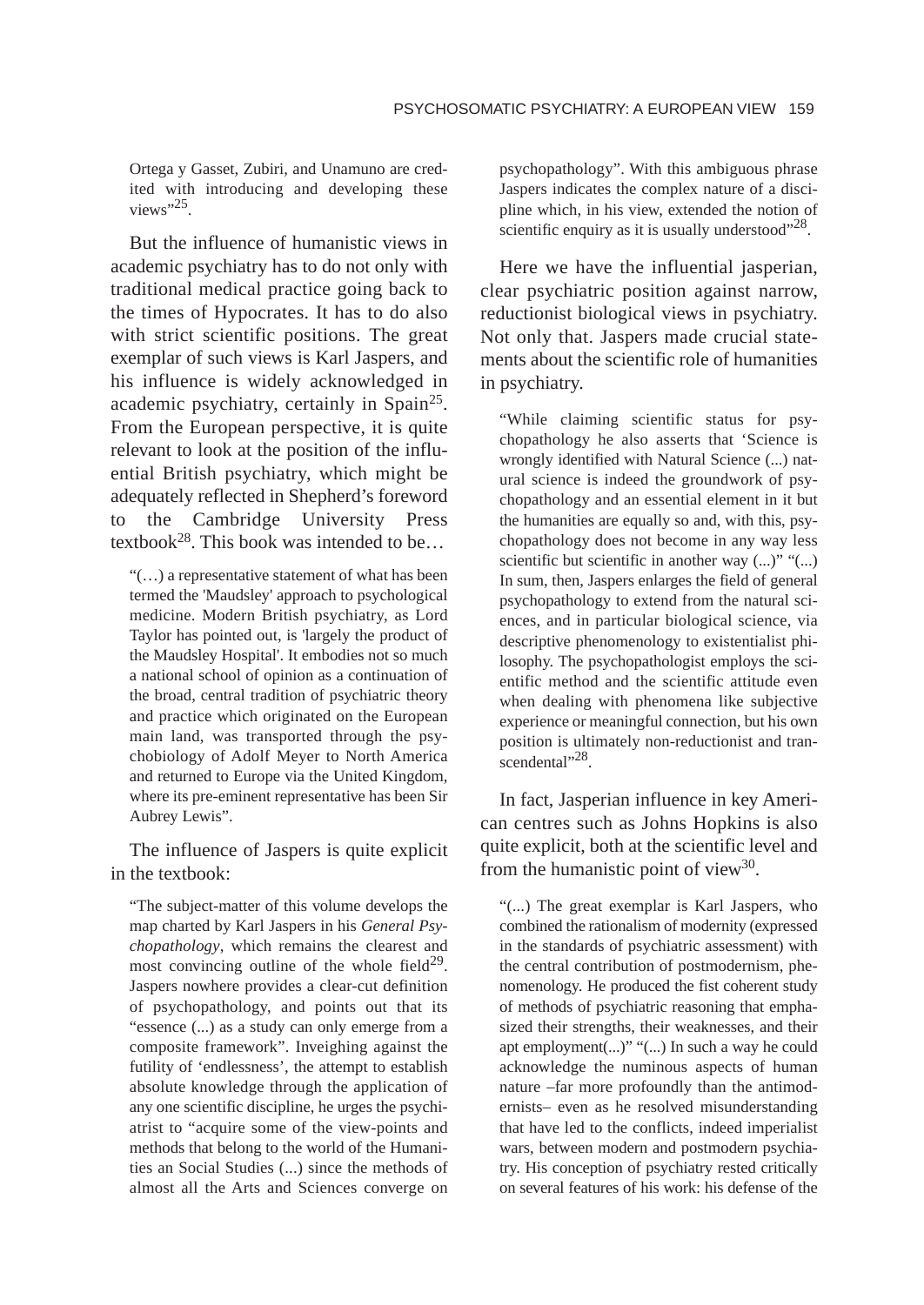study of the psyche in many different ways, his commitment to science where science is appropriate, and his defense of human beings as fundamentally free and radically mysterious  $(...)$ <sup>30</sup>.

McHugh<sup>31</sup> has proposed four standard methods or 'perspectives' for psychiatry which, in combination, try to provide a basic structure for psychiatry. We have previously argued in favour of the usefulness of this model in liaison psychiatry<sup>32</sup>. Jasperian influence in the model is quite apparent: while the 'disease perspective'to be used for example in organic disorders requires 'explanation' (*Erklärung*), the 'life story perspective' requires the 'understanding' (*Verstehen*) to be used in adjustment and similar disorders we see in general hospital patients. Humanistic philosophy is at the heart of this last 'perspective'.

"Finally, the *life-story perspective* rests on the logic of narrative. A distressed state of mind can be the natural, quite understandable, result of a disturbing experience. Grief is an emotional expression of loss, fear often follows a traumatic misadventure, and demoralization is a result of a discouraging interpretation of life circumstances. A narrative –a chronological recounting of settings, sequence, and outcome– can make the evolution of these emotional states comprehensible to patient and physician alike. The therapeutic implications tied to this perspective include the need to comfort and guide patients through a natural course of recovery, to assist them in appreciating how they can act to avoid similar encounters in the future, and to provide more optimism and effective action  $(\ldots)^{3,0}$ .

# **In support of the adjective psychosomatic**

#### Introduction

We support the inclusion of the adjective 'psychosomatic' in the denomination of the subspecialty. We believe it reflects the field's history, in particular the holistic, humanistic and anthropological spirit of the so called 'psychosomatic movement'; and psychosomatic theories have stimulated and should stimulate empirical research in clinical populations where the coexistence of physical and psychopathological phenomena is paramount. However, there is much debate about the use of this adjective, and we should be aware of the ambiguities of the term and the harsh critiques it has stirred up from the field of empirical research.

## The so called 'psychosomatic movement' has been both, a humanistic and a scientific movement

The protests of clinicians and some philosophers about the tendency to identify psychiatry solely with strict biological paradigms reached the field of general medicine. Early in the  $20<sup>th</sup>$  century the traditional interest of physicians in humanistic, holistic medicine was again apparent $17,33$ . The term holistic medicine covers an enormous variety of theories of illness and methods of healing<sup>34</sup>. However, at the heart of the concept underlies the idea that the biomedical view is both, much too constricted and insufficient to help patients.

"To the holistic oriented, the biomedical view is much too constricted. (...) the biomedical view excludes a realm of human experience that, by supplying meaning to life, contributes importantly to a sense of well-being. Furthermore, by concentrating on the body, it neglects all the voluntary behaviours that can affect health (...). As a result, despite the dramatic successes of the biomedical approach in curing many illnesses, it falls down badly with respect to the other mission of medicine, which is to preserve health (...). From a public health standpoint, the record of biomedical medicine is scarcely something to be proud of  $34$ .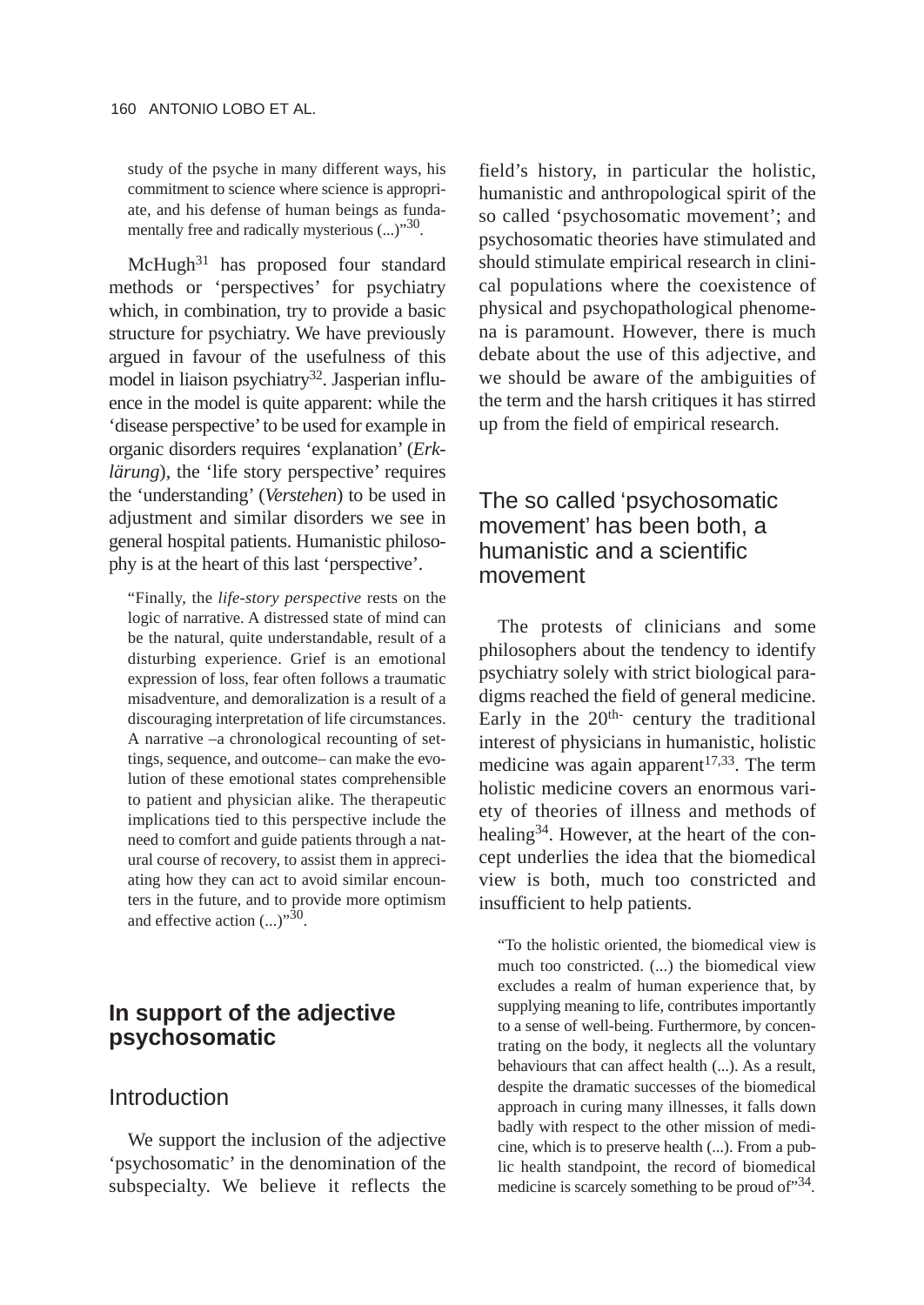Such humanistic views also have a scientific side. Medical historians have done splendid work in showing that in the period between the two world wars, some influential authors in European countries reflected the feeling that the individual was being lost as an object of scientific study, despite the splendor and achievement of scientific medicine based on the naturalistic 19<sup>th</sup>-century model<sup>25</sup>. In Spain, Krehl, an internist in Heidelberg, is credited with having introduced 'anthropological views', especially through his disciples, Siebeck and von Weizsäcker. The principles of 'anthropological' medicine were also important in the development of the so called 'psychosomatic movement', which has provided the fuel for more recent developments<sup>35,36</sup>.

In this context, Engel's<sup>27</sup> encompassing, 'biopsychosocial' model, has been enthusiastically endorsed by many<sup>32</sup>. It derived from the 'psychobiology' Adolf Meyer proposed at the Johns Hopkins Hospital in the 1950's and is coherent with the holistic approach and with the spirit that is often identified with the adjective psychosomatic. We certainly would like to preserve this spirit. Even critical writers acknowledge many features to recommend encompassing models such as the biopsychosocial one<sup>31</sup>. But the advocacy of encompassing models in our field should not be obstacle to be alert about their limitations. Ambiguity and lack of limits in the definition is one of the problems:

"The term holistic medicine covers an enormous variety of theories of illness and methods of healing. It has been applied to humanistic medicine, psychosomatic medicine and behavioural medicine. Its methods cover a similarly wide range, from the mundane such as diet, exercise, relaxation and massage through the more elaborate such as biofeedback to the exotic such as acupuncture and Arica training. Finally, many proponents of the holistic approach also advocate mobilizing healing spiritual forces through meditation and prayer"<sup>34</sup>.

A review of the literature suggests that some European thinkers, supporters of 'monistic', unitary, 'anthropological' views are quite critical of American views on the psychosomatic approach, considered to be 'dualistic'25. In fact, international views in the psychosomatic field vary widely<sup>37</sup>. From the scientific point of view, it might be rightly argued that a holistic approach in psychopathology has not been adequately resolved. Philosophers of science are dealing with concepts such as transcendentalism, emergent biology38 or non-reductive materialism<sup>39</sup> to reduce this gap in knowledge. The complexity of the task should deter the proponents of simplistic, unsupported 'psychosomatic' theories we discuss in later sections of this article.

Critiques from the empirical point of view reach encompassing models such as the 'biopsychosocial model': it may be considered to be so broad in its scope and so non-specific in its relations to any particular disorder that it may be 'heuristically sterile'31. Critiques also come from the clinical, pragmatic point of view. While monistic views about human nature in both health and disease may have philosophical support and be ideals to keep in mind, they are difficult to put into practice. An encompassing model may be an empty phrase, unless it gives specific guidelines $40$ .

## Psychosomatic views have been and may be a stimulus for research

Even though psychosomatic theories, in particular psychogenetic theories have been severely criticized on the bases of lack of empirical evidence, there is little doubt that they have stimulated research in the field.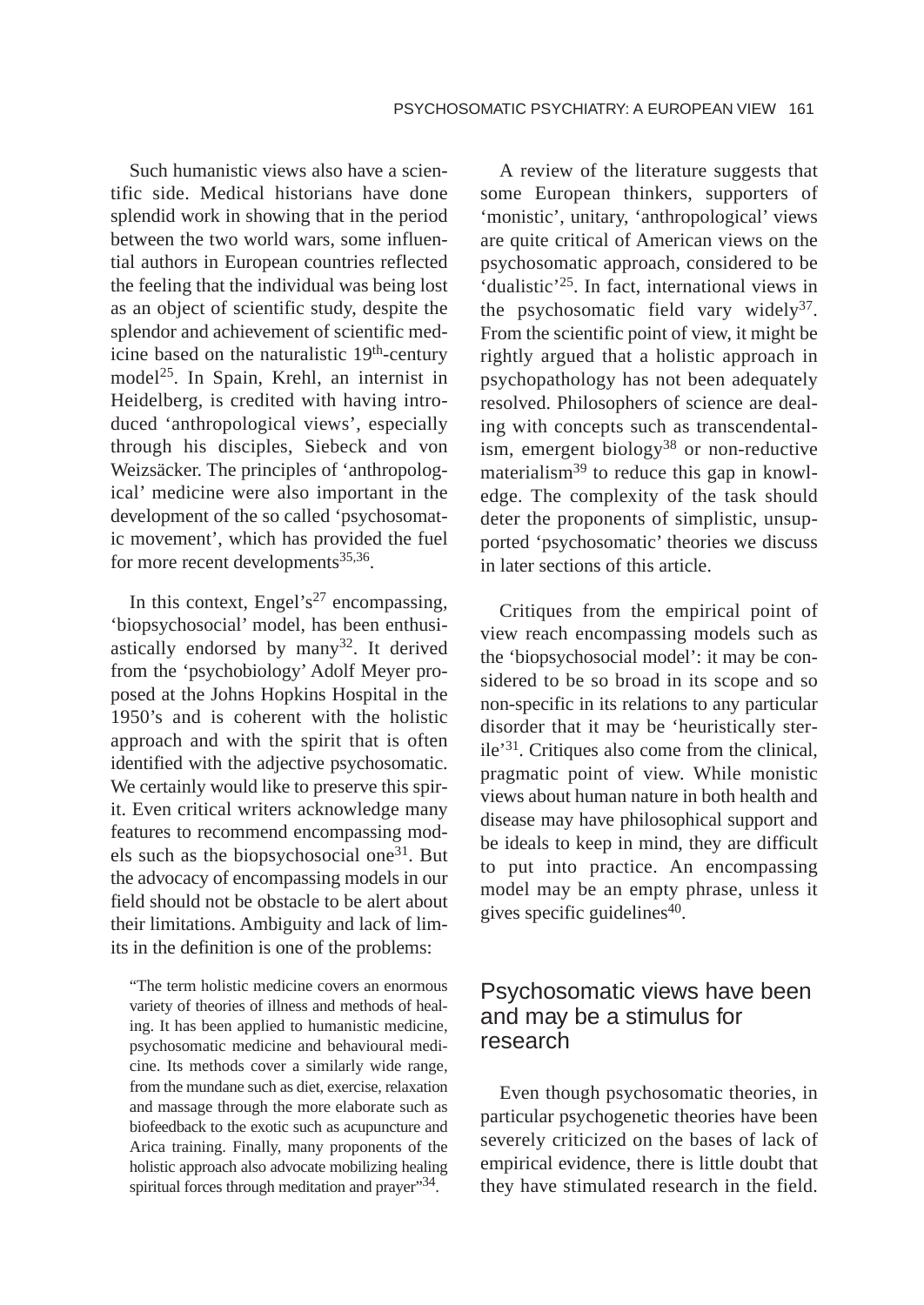The comments by Shepherd<sup>41</sup> were particularly bitter in relation to psychogenic views:

"(…) So cavalier disregard for the complexities of the mind-body relationship and the nature of causality could only have been taken seriously in the climate of opinion then prevailing. In retrospect it is apparent that much of what passed for psychosomatic medicine was little more than a scientifically naïve attempt to impose psychoanalytical theorizing on physical illness in an attempt to demonstrate psychological causation. Since then the undermining of these high hopes by intensive clinical and experimental investigation has led Grinker to conclude that "The concept of a psychosomatic disorder is fast becoming obsolete  $(...)$ " and Lewis to remark that the term reflects only a rather muddled phase of specialized ignorance".

In the humanistic climate of the psychosomatic movement, it is apparent that his proponents adopted methods close to the 'life story' perspective as the primary way of comprehending a state of distress. But  $McHugh<sup>31</sup>$  has alerted about some risks of the method:

"This method (...)(adding ingredients from the dynamic unconscious if needed) can promote therapeutic optimism and confidence in both the patient and the psychiatrist' (...) and is 'the major basis of psychotherapy'(...) "For some, the life story perspective contains the warp and weft of psychiatric practice" (...) "A missionary fervour, however, may develop around the story method".

We suspect some proponents of psychogenetic theories developed a kind of missionary fervour, particularly in view of the apparent disregard for the psychological aspects of medical practice they found among some medical colleagues. It was uncritical fervour, rather than evidence based positions which did much to discredit the discipline25. Nevertheless, while critiques of psychogenetic theories of the 50's and 60's were generally well supported, even critical reviewers have concluded that "(...) much useful information has been obtained (and will continue to be obtained) by applying both psychological and physical methods to medical problems (...)"42. Specialized publications such as the *Journal of Psychosomatic Research* and recent textbooks23 are witnesses of a broad field of solid knowledge accumulated by now, which is out of the scope of this article to review.

From the epidemiological view, Shepherd<sup>41</sup> also criticized psychogenetic theories:

"(...) they have also obstructed the application of the epidemiological perspective by deflecting interest away from the wider application of the mid-body nexus in the various forms of recognised mental disease (...). A psychogenic factor is only one link in a multifactorial chain(...)".

We have also argued strongly about the potential of epidemiological methods in this field to increase knowledge and to improve the quality of clinical practice $43$ . We have concluded that substantial evidence is now available coming from all the most conspicuous epidemiological methods: the completion of the spectrum of disease; the establishment of outcome; the actuarial assessment of morbid risk; the evaluation of the efficacy of treatment; and the conceptual construction of diagnosis and classification. Specialized reviews support these conclusions<sup>44</sup>, and we believe the knowledge is to some extent the result of testing hypotheses of clinicians and thinkers advocating psychosomatic views in medicine. But in writing about the potential of research in the field, the ambiguities surrounding the definition of the word psychosomatic need immediate consideration.

## The ambiguities surrounding the concept of the term psychosomatic may and should be minimized

Medical historians have done splendid work in tracing the origin of the word *psy-*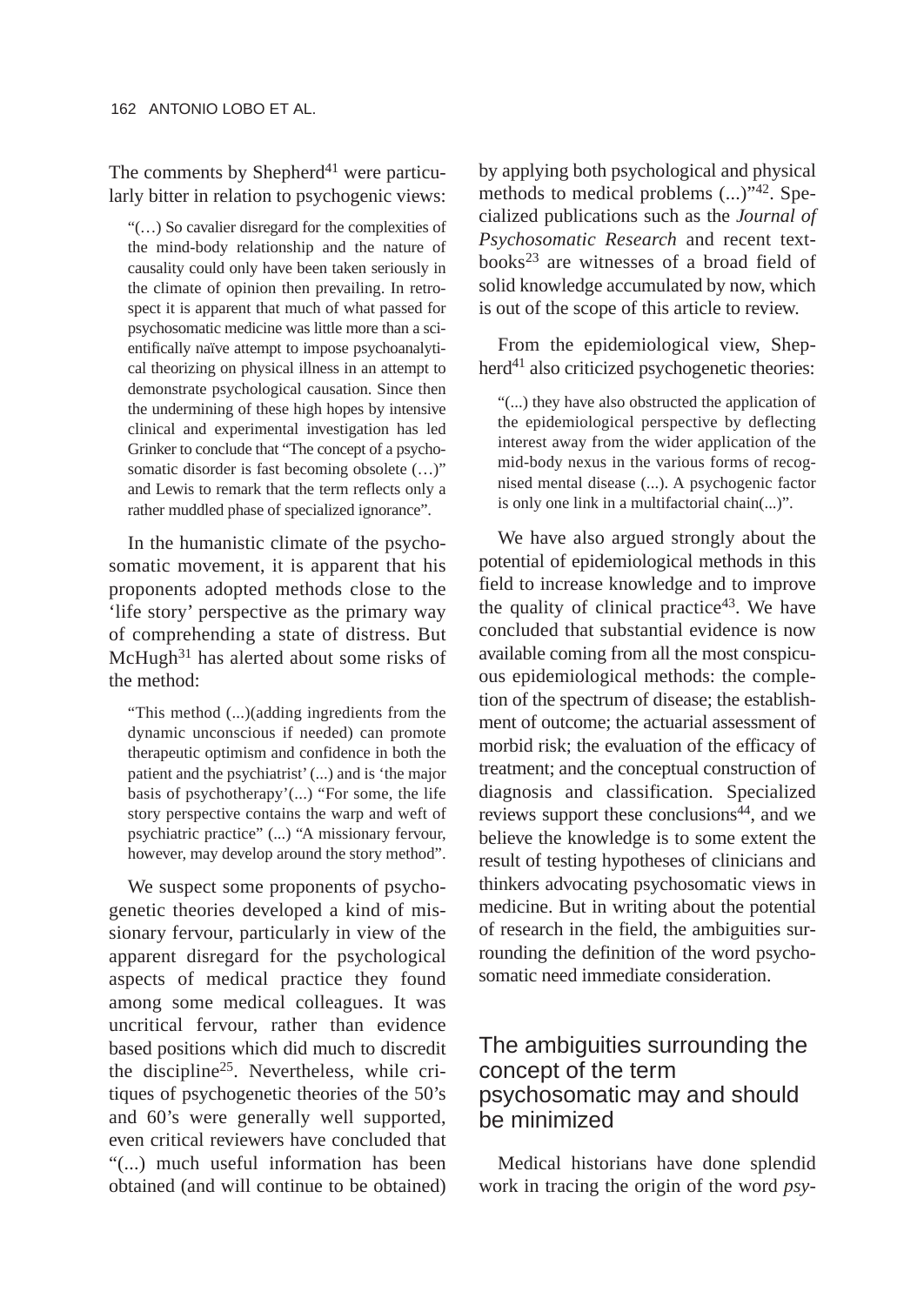*chosomatic*. The term –from the Greek *psyche* (soul) and *soma* (body)– was coined first in German by J. C. A. Heinroth (1773-1843), and popularized by Jacobi (1775-1858). It originally meant simply 'belonging both to mind and body'. However, the Greeks and other ancient cultures did not require a specific word to distinguish between psychic and somatic components of an illness although they had separate notions for mind and body, since their view of patients was rather holistic. This tradition of what has been termed ´holistic medical materialism' of Hypocrates and Galen dominated scientific thought for centuries, but things changed under the crucial influence of Descartes: while the new directions in scientific thought stimulated the advance of knowledge, the excesses of mechanistic and materialistic views in medicine were soon apparent<sup>45</sup>:

"(...) Descartes, a devout Christian, sharply demarcated the immaterial, immortal soul (or mind) from substantial, extended matter, the latter being the proper subject of science. His considerable influence extended to eighteenth-century mechanists and materialists like D'Holbach (1723-89) and La Mettrie (1709-51) (...) The powerful persuasiveness of pathology encouraged eighteenthand nineteenth-century alienists to posit physical models to explain mental disturbances  $(...)$ <sup>46</sup>.

The need for the new term psychosomatic "derives largely from the power acquired by somatic pathology since the seventeenthcentury mechanization of the world picture". It means an attempt "to circumvent certain polarities –mind-body, spirit-matter, subjective-objective– which are firmly enshrined in modern scientific thought"46. Because historians have also shown that physicians, if not ordinary men, always observed the mutual influence of mind and body<sup>17,33</sup>.

"(...) and even Descartes, especially in his discussion of the passions (a word earlier used in roughly the same sense as we now use 'emotions') sought to relate strong feelings like jealousy or love to physiological changes. Doctors were perennially exposed to this phenomenologically two-way traffic: "the reason why a sound body becomes ill or an ailing body recovers may lie in the mind. Contrariwise the body frequently both begets mental illness and heals its offspring"  $(...)$ <sup> $,46$ </sup>.

The original meaning of the term psychosomatic, 'belonging both to mind and body', has later been extended after the observations of classical authors such as Cabanis, Charcot, Lange, etc., which led the ground for theories of the relationship between the external precipitating events, physiological reactions, and subjective feeling states. These theories eventually became the starting point for twentieth-century conceptions of so called 'psychosomatic disorders'. 'Stress' and the 'emotions' were initially the most commonly studied factors in psychosomatic investigations following observations of authors such as Cannon, but many other methods were eventually used, including psycho-physiological, individual life histories, anthropological, epidemiological and, certainly, psycho-analytical methods.

The term psychosomatic was again popularized after the First World War, by a group of German and Austrian psycho-analytically oriented psychiatrists, notably F. Deutsch, G. Groddeck, E. Wittkower and F. Alexander. These workers emphasized the need to consider patients as psychosomatic units and saw danger in perpetuating the concept of a mind-body dichotomy. Many pioneers of the psychosomatic movement left Europe in the 1930's to work in the USA where they developed their ideas with American psychiatrists such as Flanders Dunbar. At this time, the word became frequently employed to refer to a cluster of disorders in which the emotions were considered to play a fundamental aetiological role and the involved organ is usually under autonomic nervous system innervations: asthma, hypertension, peptic ulcer, etc.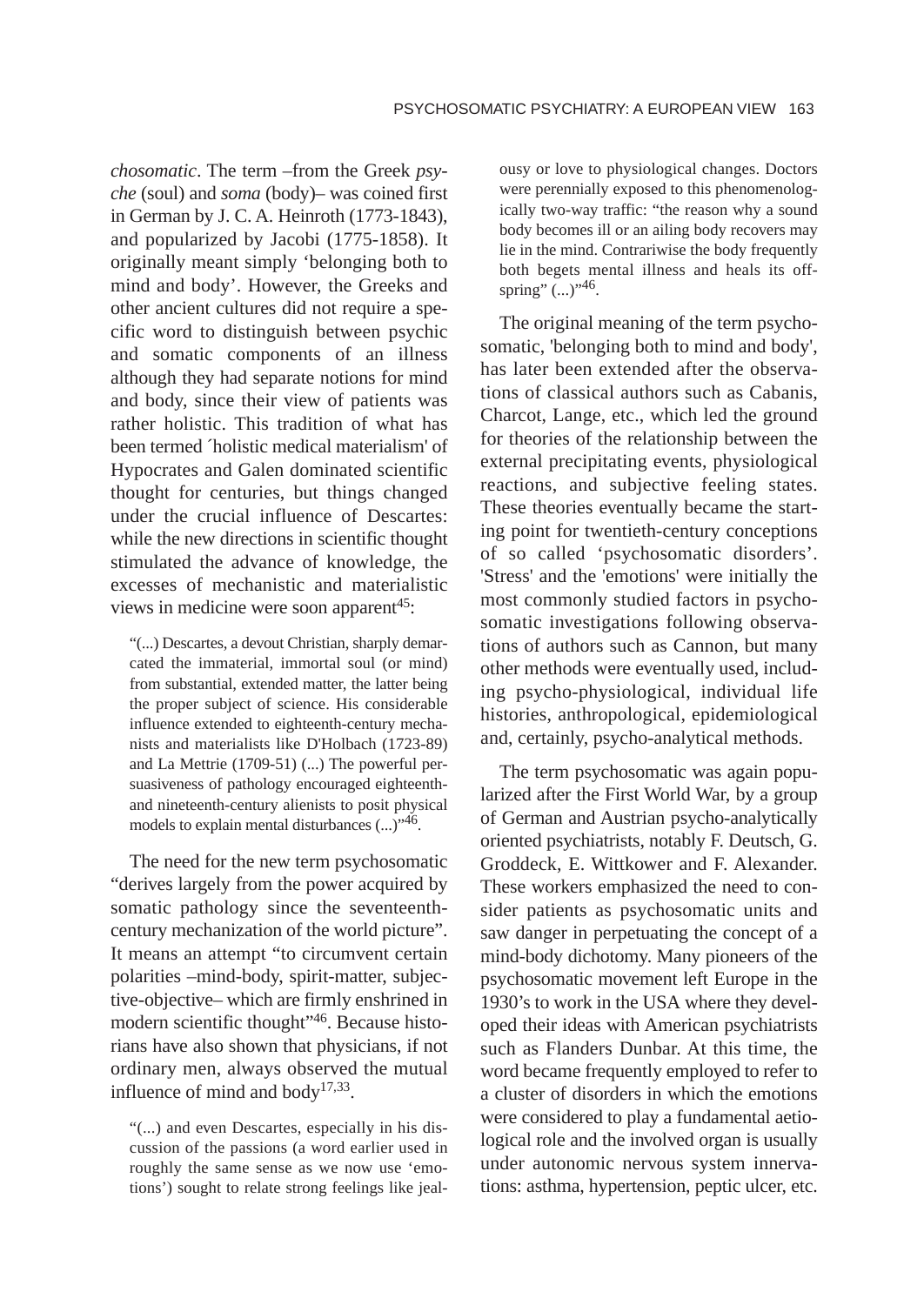The field of study has gradually expanded over the past fifty years, but the elasticity of the term has some risks. Much useful information has been obtained (and will continue to be obtained) by applying both psychological and physical methods to medical problems, but the uncritical application of the methods has led to untenable psychogenetic positions. The original meaning of the term, relating to a holistic approach to medicine has always been maintained to a certain extent, and is accepted by most authors. On the contrary, the second use of the adjective 'psychosomatic', referring to particular disorders in which psychological factors are supposed to play a major role', is very controversial, and has led to confusion. The World Health Organization<sup>47</sup>, called a 'psychosomatic paradox' the double use of the term, and some writers have suggested that 'it seems possible that the word 'psychosomatic' has outlived its usefulness'42.

We suggest we should stick to the original meaning of the term psychosomatic, 'belonging both to mind and body', and consider acceptable Lipowski's<sup>48,49</sup> proposition.

"The term *psychosomatic* refers to the postulate that mind and body are two inseparably linked aspects of man which are distinguished for methodological and communicative purposes only. This connotation of the word may be called 'ho1istic', in that it implies a view of the human organism as a whole, a mind-body complex. The term is not meant to imply causality, that is to say, that the psyche is somehow the cause of somatic events. On the contrary, it implies that the human organism, or the person, invariably functions, reacts, and acts as an integrated mindbody unit",49.

In relation to this, we suggest that the concept *psychosomatic disorder*, commonly seen in the medical and psychiatric literature is both, ambiguous and weak<sup>50</sup>, and some authors have argued it should be abandoned49. To our knowledge, there is not a convincing conceptualization of this name, and we suggest it should be questioned. A detailed discussion of this point is out of the scope of this paper, but the main reasons may be summarized as follows. First, if we accept the holistic meaning of the term, all medical disturbances are to some extent 'psychosomatic'. Second, for the sake of precision, we suggest the word psychogenic should be used if what we mean is a psychological causality of somatic illness. Of course, the supporters of such statement should be prepared to offer evidence about the existence of both necessary and sufficient causes. Third, and finally, we have previously discussed how groups of disorders sometimes called 'psychosomatic' come from quite heterogeneous categories, classified in quite different categories of international, psychiatric classifications (including both ICD-10 and DSM-IV)<sup>50</sup>: somatized, endogenous/melancholic depressions; somatization disorders; neurovegetative, somatoform disorders; and certainly, the somatic illnesses such as asthma, peptic ulcer, etc. pertaining to the so called 'holy seven'. It is quite difficult to find a common denominator for all these disorders.

On the other hand, the name *psychosomatic medicine* has a wide use, but there is no international agreement on how to define the concept. In countries such as Spain is fundamentally used referring to a holistic approach, all medicine should be psychosomatic $17,25$ . However, its conceptualization may be particularly confusing to external observers in Germany. In this country, and to some extent in some German speaking countries, three different definitions are used in a context of strong tensions, as described by Malt<sup>19</sup> and Diefenbacher<sup>10</sup>: psychosomatic medicine defined as "biopsychosocial or holistic medicine"; as "psychological conflicts causing physical dysfunction and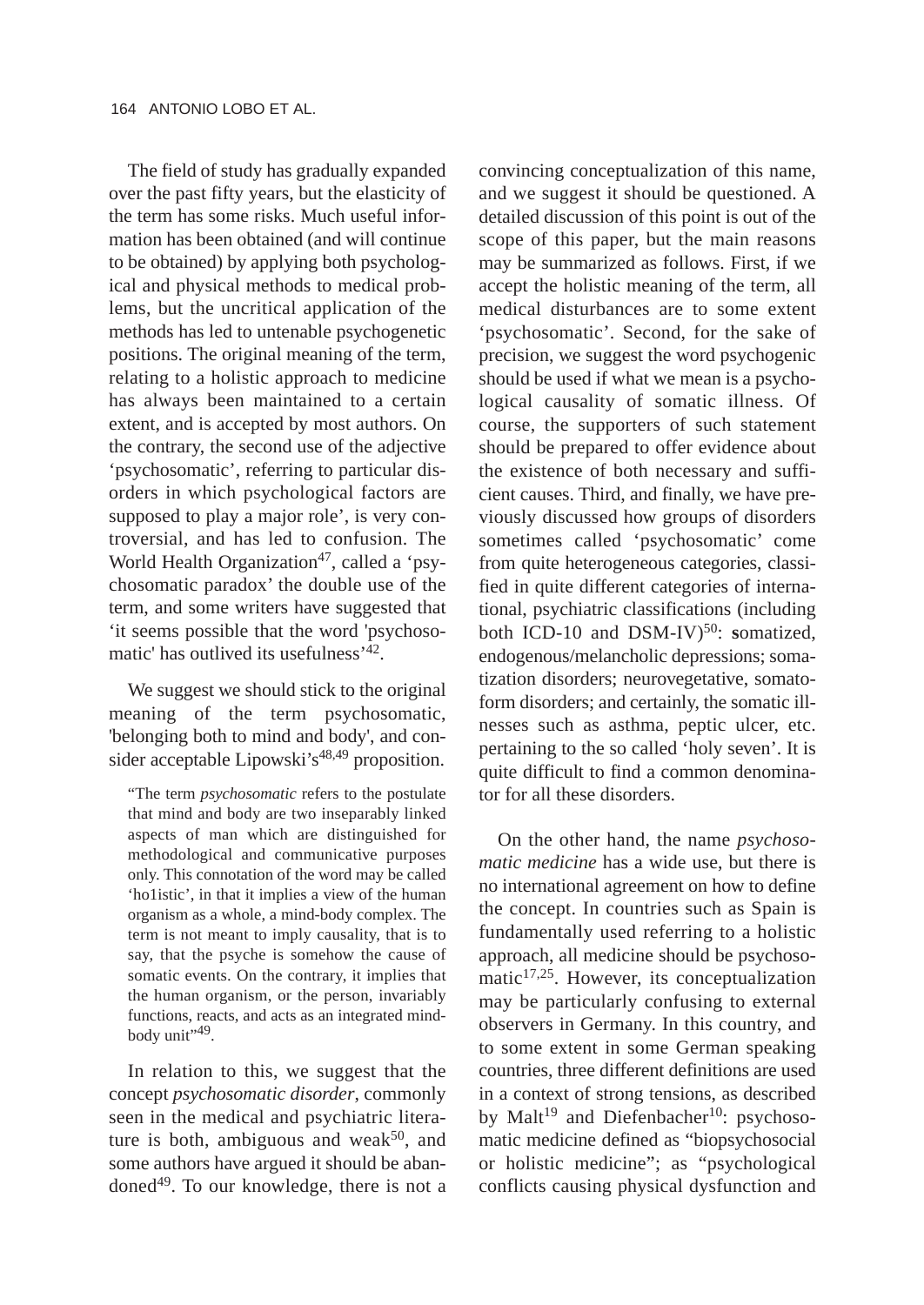disease"; or defined simply as 'psychotherapy'. In this context, the American denomination for the new subspecialty, the heir term for C-L psychiatry, may add some confusion. We believe the previous proposal by Lipowski and  $Wise<sup>1</sup>$  may be acceptable:

"Psychosomatic medicine is a discipline concerned with 1) the study of the correlations of psychological and social phenomena with physiological functions (normal or pathological) and the interplay of biological and psychosocial factors in the development, course and outcome of all diseases and 2) advocacy of a biopsychosocial approach to patient care. However, psychosomatic medicine is not an organized specialty of medical care, whereas consultation psychiatry is such a subspecialty".

In other words: we support the classical concept of psychosomatic medicine close to a holistic view; and broad enough to support the clinical use and the study of a broad field of correlations of psychological and social phenomena with physiological functions in medical illness. In this context, we consider that the new denomination we support for the subspecialty, *psychosomatic psychiatry*, is quite adequate to reflect what we argue it should be: a psychiatric contribution to a holistic, psychosomatic medicine. We further consider that there is no other single adjective to include in the name of the subspecialty which so well reflects its meaning.

## **Should the term liaison be abandoned?**

*Consultation-liaison (C-L) psychiatry*, or *liaison psychiatry*, the preferred name of the discipline until very recently, has not resisted the test of time in the USA, precisely in the country of its birth and most successful development. Under the influence of American colleagues, this previous denomination extended internationally, also in European countries7. It has also influenced German terminology<sup>10</sup>. In Spain, liaison psychiatry has been the official name in different organizations, including some clinical programmes in the National Health System, the teaching programme of the National Commission for the specialty of Psychiatry and the National Research Network of the *Instituto de Salud Carlos III*51. However, this denomination has not become well recognized among medical colleagues.

We support a new name for the subspecialty. However, we are also alert about obstacles and challenges ahead in implementing new denominations. Furthermore, we are not prepared to abandon the term *liaison* to refer to clinical, teaching and management programs of collaboration of psychiatrists and non-psychiatrists in medical settings, following schemas implemented during the last decades<sup>5</sup>.

"Most PM psychiatrists are on psychiatric consultation services, rarely found outside teaching hospitals, and their services are reactive, typically emergent or urgent. Optimal care for patients with complex medical illnesses (...) calls for close working relationships with the primary physicians as well as easy access to specialized psychiatric expertise. Psychiatric liaison, in which psychiatrists are integrated members of a specialized care team, is a more advanced model, with greater ability to provide early detection and prevention"<sup>2</sup>.

This is also compatible with the incorporation of new plans for the discipline, such as the so called 'integrative models'. In fact, we support the search for new models, such as the models related to the 'medicine-psychiatry' inpatient units $52,53$  and other integrated service delivery approaches  $54,55$ .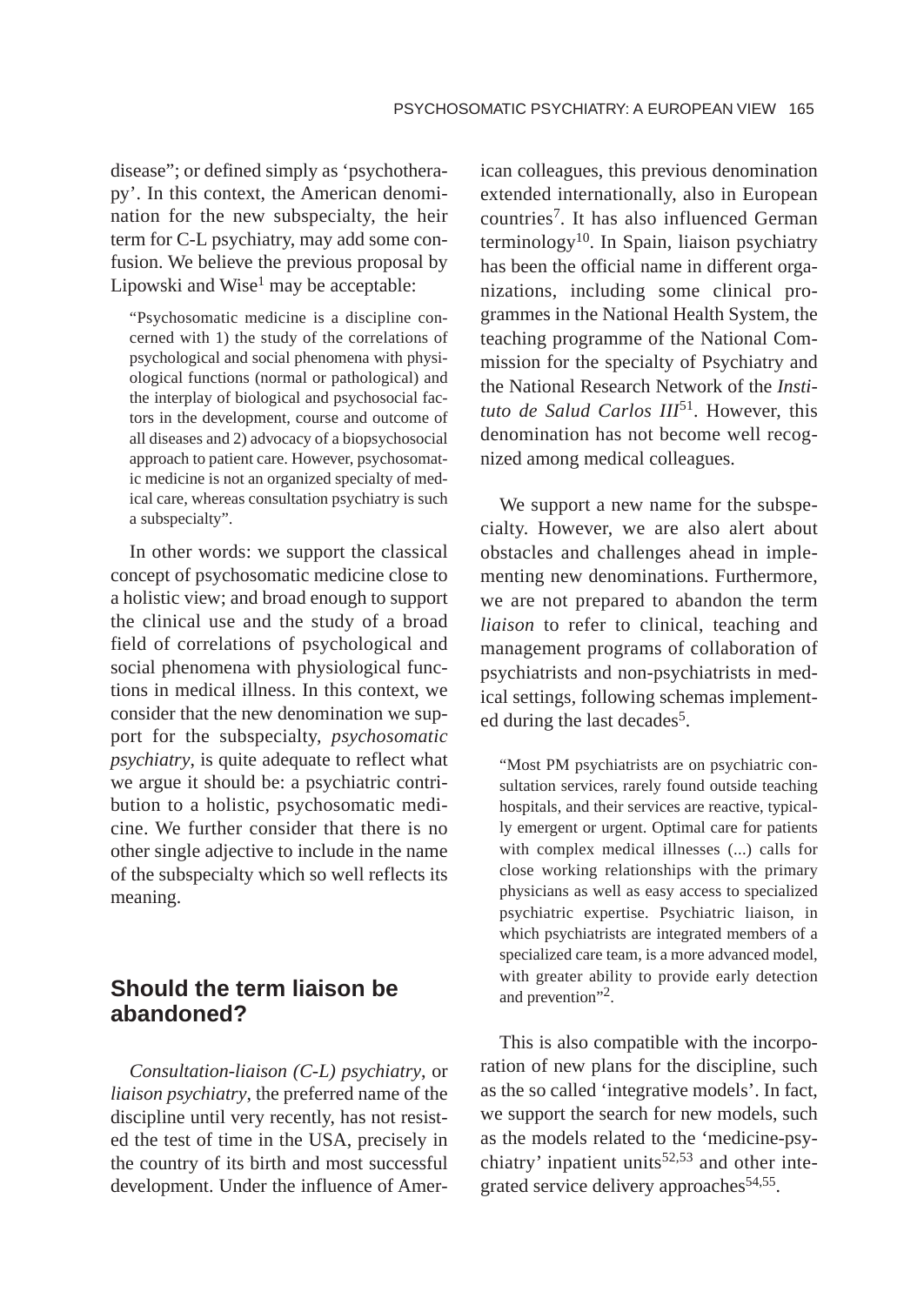## **Final comments**

We here suggest a new denomination for a new psychiatric subspecialty, *Psychosomatic Psychiatry*: the psychiatric contribution to the broad field of psychosomatic medicine. Nevertheless, we can not claim exclusivity, and progress in the field and its contributions to care are endangered by existing splits and fragmentation in health care delivery and financing. From a European perspective, Söllner<sup>36</sup> has discussed different models, partially overlapping with American ones. With regard to the twostranded C-L service delivery that exists in some general and university hospitals in Germany, Malt has discussed both advantages and disadvantages $19$ . In fact, the contribution to the field from the non-psychiatric medical specialty called 'Psychosomatic Medicine and Psychotherapy' has been very substantial. It is not well known perhaps that 8,000 inpatient beds are maintained by these psychosomaticists, physicians derived somehow from the internal medicine field $26$ . Diefenbacher<sup>10</sup> has suggested that there is no empirical evidence for the objective assessment of the advantages and/or shortcomings of the German, two-stranded system. However, on the basis of his experience, he argues that "(...) it cannot, due to its special history, and should not, for conceptual and pragmatic reasons, be emulated in other countries".

#### **Acknowledgements**

Supported by grants from the Fondo de Investigación Sanitaria, and the Spanish Ministry of Health, Instituto de Salud Carlos III: RETICS RD06/0011(REM-TAP Network) and G03/128 (REPEP Network).

#### **References**

1. Lipowski ZJ, Wise T N. History of Consultation-Liaison Psychiatry. In Wise M G, Rundell J R, (eds.) *Textbook of Consultation-Liaison Psychiatry: The Practice of Psychiatry in the Medically Ill.* Washington: American Psychiatric Publishing; 2002. p. XV-XVI.

2. Lyketsos CG, Huyse FJ, Gitlin DF et al. Psychosomatic medicine: A new psychiatric subspecialty in the u.s. focused on the interface between psychiatry and medicine. Eur J Psychiat 2006; 20(3): 165-171.

3. Kornfeld DS. Consultation-Liaison psychiatry: contributions to medical practice. Am J Psychiatry 2002; 159: 1964-1972.

4. Huyse FJ, Herzog T, Malt UF, Lobo A. The European Consultation-Liaison Workgroup (ECLW) Collaborative Study. I. General outline. Gen Hosp Psychiatry 1996; 18(1): 44-55.

5. Strain J. Liaison Psychiatry. In Wise M, Rundell JR (eds.) *Textbook of Consultation-Liaison Psychiatry. Psychiatry in Medically ill.* 2nd Edition. Washington, DC: American Psychiatric Publishing, Inc.; 2002. p. 33-48.

6. Huyse FJ. From consultation to complexity of care prediction and health service needs assessment. J Psychosom Res 1997; 43(3): 233-240.

7. Huyse FJ, Herzog T, Malt U, et al. International Perspectives of Consultation Psychiatry. In Wise M, Rundell JR (eds.) *Textbook of Consultation-Liaison Psychiatry. Psychiatry in Medically ill.* 2nd Edition. Washington, DC: American Psychiatric Publishing, Inc.; 2002. p. 203-233.

8. Campos R, Iglesias C, Zabala I, Lozano M. Present state of C-L Psychiatry in Spain Paper read at the 3rd Annual Scientific Meeting of the European Association of Consultation-Liaison Psychiatry and Psychosomatics; 2000 june 16-21; Oslo, Norway.

9. Diefenbacher A (ed.) Consultation-liaison psychiatry in Germany, Austria, and Switzerland. Basel, New York: Karger; 2004. (Advances in psychosomatic medicine; vol. 26)

10. Diefenbacher A. Psychiatry and psychosomatic medicine in Germany: lessons to be learned? Aust N Z J Psychiatry 2005; 39(9): 782-794.

11. Lyketsos CG, Levenson JL. Academy of Psychosomatic Medicine (APM) Task Force for Subspecialization: Proposal for recognition of 'Psychosomatic Medicine' as a psychiatric subspeciality. Academy of Psychosomatic Medicine 2001.

12. Yager I. Subspecialization in psychiatry. In Yager I. (ed.) *The Future of Psychiatry as a Medical Specialty*. Washington DC: American Psychiatric Press; 1989. p. 33-47.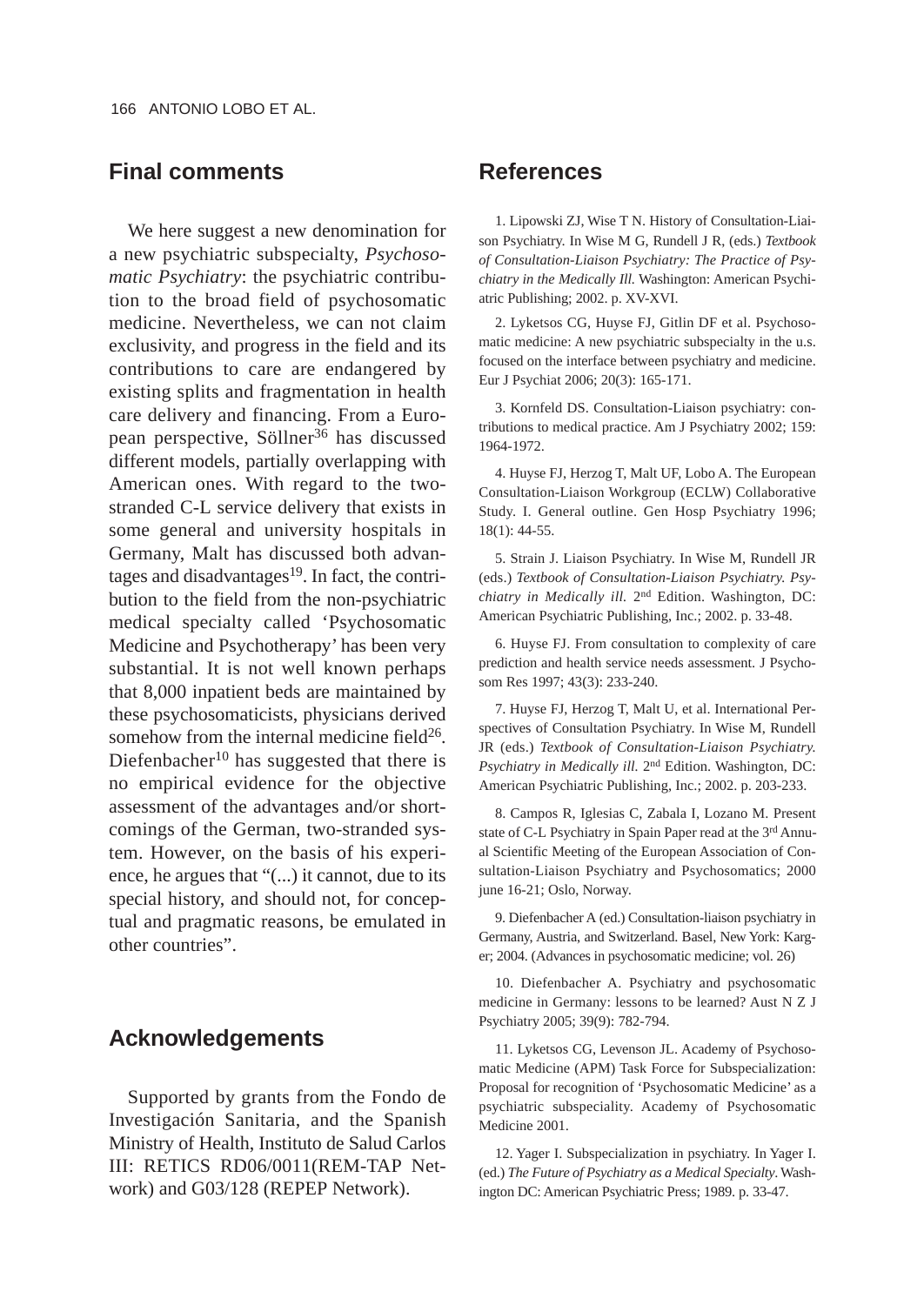13. Romano J. Reminiscences: 1938 and since. Am J Psychiatry 1994; 151 (6 Suppl): S83-S89.

14. Gitlin DF, Levenson JL, Lyketsos CG. Psychosomatic medicine: a new psychiatric subspecialty. Acad Psychiatry 2004; 28(1): 4-11.

15. McIntyre JS. A new subspecialty. Am J Psychiatry 2002; 159(12): 1961-1963.

16. Lipsitt DR. Consultation-liaison psychiatry and psychosomatic medicine: the company they keep. Psychosom Med 2001; 63(6): 896-909.

17. Lain Entralgo P. *Mind and body. Psychosomatic pathology*. Trans. Espinosa, AM. London: Harvill; 1955.

18. Rigatelli M, Gritti P, Ferrari S, Di Caprio EL. The relationship between Psychosomatic Medicine and Consultation-Liaison Psychiatry: an ongoing problem.. World Psychiatry 2004; 3(S1): S17. [abstract] Paper read at the World Psychiatric Association International Congress in Florence 10-13 November 2004. *Treatments in Psychiatry: an update*

19. Malt UF. German Psychosomatic Medicine: An international perspective. In Diefenbacher A (ed.) *Consultation-liaison psychiatry in Germany, Austria, and Switzerland.* Basel, New York: Karger; 2004. (Advances in psychosomatic medicine; vol. 26). p. 196-202.

20. Lozano M. Un nombre para la conceptuación y la práctica de la medicina psicosomática y la psiquiatría de enlace: 'psiquiatría psicosomática'. Psiquiatria.com 2002; 6(1). (electronic publication) Available in URL: [http://www.psiquiatria.com/articulos/psiq\_de\_enlace/5680/].

21. Lozano M, Lobo A. Psychosomatic psychiatry: a Spanish proposal for a new denomination. J Psychosom Res 2005; 59(6): 451-452.

22. Wise MG, Rundell JR. Preface. In Wise MG, Rundell JR (eds.) *Textbook of Consultation-Liaison Psychiatry: The Practice of Psychiatry in the Medically Ill.* Washington: American Psychiatric Publishing; 2002. p. XV-XVI.

23. Levenson JL (Editor). *Textbook of Psychosomatic Medicine*. Washington DC: American Psychiatric Press Inc. 2005.

24. Bertolini C, Rigatelli M, Rizzardo R et al. Psychiatri di consultazione e collegamento (Consultation-liaison psychiatry). Ib Trattato Italiano di Psichiatria (Italian Textbook of Psychiatry), 2nd Edition, Vol 3. Edited by Pancheri P, Cassano GB. Milan, Italy, Editions Masson, 1999. p. 3841-3871.

25. Lobo A. Philosophical humanism and empirical science: Spanish perspectives on Psychosomatics. Advances 1986; 3(4): 58-76.

26. Herzog T, Stein B, Nickel Th, Lobo A, Huyse F, Malt UF and the European Consultation Liaison Workgroup (ECLW). Tratamiento de los trastornos 'psicosomáticos'. Cuestiones conceptuales y de 'coste-efectividad'. Trasfondo histórico y evidencia empírica desde los servicios (consultas) de salud mental españoles y alemanes. Cuadernos de Psicosomática 1994; 30: 12-27.

27. Engel GL. The need for a new medical model: a challenge for biomedicine. Science 1977; 196: 129-136.

28. Shepherd M. Introduction: The sciences and general psychopathology. In Shepherd M, Zangwill OL, (eds.) *General psychopathology.* Cambridge: Cambridge University Press; 1983. p. 1-4

29. Jaspers K. *General Psychopathology*. Manchester: Manchester University Press; 1963.

30. McHugh PR, Slavney PR (eds.). *The perspectives of psychiatry* (second edition)*.* Baltimore & London: The Johns Hopkins University Press; 1998. p. 16, p. 29, p. 69-70.

31. McHugh PR. A structure for psychiatry at the century's turn: the view from Johns Hopkins. J Roy Soc Med 1992; 85: 483-487.

32. Lobo A. Elucidating Mental Disorded in Liaison Psychiatry: The John Hopkins 'Perspectives'. J Psychosom Res 1996; 41(1): 7-11.

33. Lain Entralgo P. The therapy of the world in classical antiquity, Trans. Rather LJ, Sharp JM. New Heaven: Yale University Press; 1970.

34. Frank JD. Holistic medicine--a view from the fence. Johns Hopkins Med J 1981; 149(6): 222-227.

35. Von Uexküll T, Pauli HG. The mind-body problem in medicine. Adv Inst Health 1986; 3(4): 158-174.

36. Söllner W. What is left from the Early Psychosomatic Movement? Paper read at the 9<sup>th</sup> Annual Scientific Meeting of the European Association of Consultation Liaison Psychiatry and Psychosomatics in Lausanne 2006.

37. Fox BH, Temoshok L. Conclusion. Advances 1986; 3(4): 175-179.

38. Thorpe WH. Animal Nature and Human Nature. London: Methuen; 1974.

39. Margolis J. Persons and minds: the prospects of nonreductive materialism. Dordrecht, Holland, Boston: Reidel; 1977. (Boston studies in the philosophy of science: Synthese library; v. 121; v. 57).

40. Fink PJ*.* Response to the presidential address: is 'biopsychosocial' the psychiatric shibboleth? Am J Psychiatry 1988; 145: 1061-1067.

41. Shepherd M. Epidemiological perspective: psychosomatic medicine. Int J Epidemiol 1978; 3(7): 201.